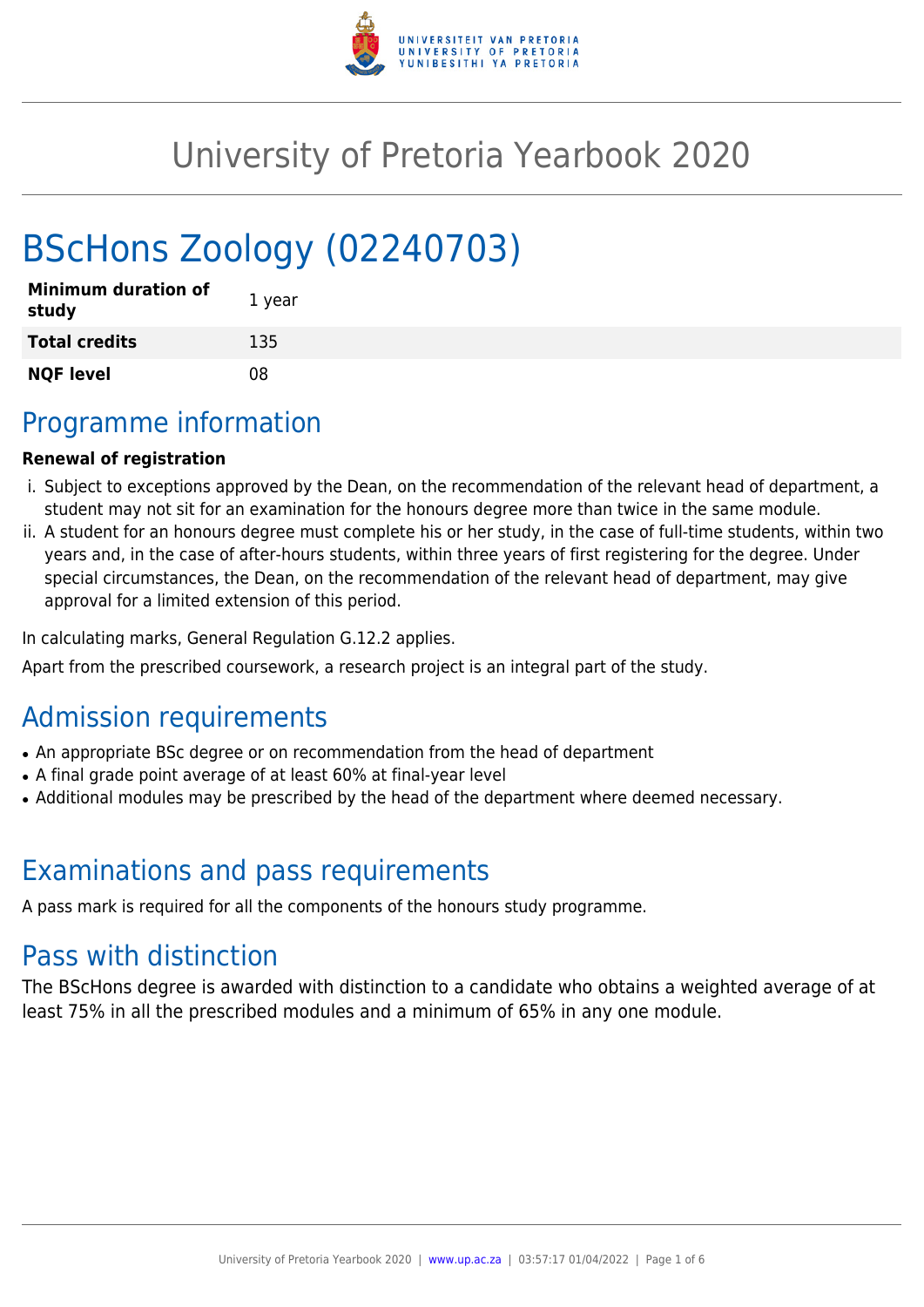

### Curriculum: Final year

#### **Minimum credits: 135**

Core credits: 81 Elective credits: 54

### **Core modules**

#### **Statistics for biological sciences 780 (BME 780)**

| <b>Module credits</b>         | 15.00                                        |
|-------------------------------|----------------------------------------------|
| <b>Service modules</b>        | Faculty of Natural and Agricultural Sciences |
| <b>Prerequisites</b>          | No prerequisites.                            |
| <b>Contact time</b>           | 2 Block weeks                                |
| <b>Language of tuition</b>    | Module is presented in English               |
| <b>Department</b>             | <b>Statistics</b>                            |
| <b>Period of presentation</b> | Semester 1                                   |

#### **Module content**

The principles of experimental design as required for the selection of an appropriate research design. Identification of the design limitations and the impact thereof on the research hypotheses and the statistical methods. Identification and application of the appropriate statistical methods needed. Interpreting of statistical results and translating these results to the biological context.

#### **Research project 701 (ZEN 701)**

| <b>Module credits</b>         | 68.00                          |
|-------------------------------|--------------------------------|
| <b>Prerequisites</b>          | No prerequisites.              |
| <b>Language of tuition</b>    | Module is presented in English |
| <b>Department</b>             | Zoology and Entomology         |
| <b>Period of presentation</b> | Semester 1 or Semester 2       |
| <b>Module content</b>         |                                |
| Research project              |                                |

#### **Research methods and scientific communication 713 (ZEN 713)**

| <b>Module credits</b>         | 13.00                          |
|-------------------------------|--------------------------------|
| <b>Prerequisites</b>          | No prerequisites.              |
| Language of tuition           | Module is presented in English |
| <b>Department</b>             | Zoology and Entomology         |
| <b>Period of presentation</b> | Semester 1 or Semester 2       |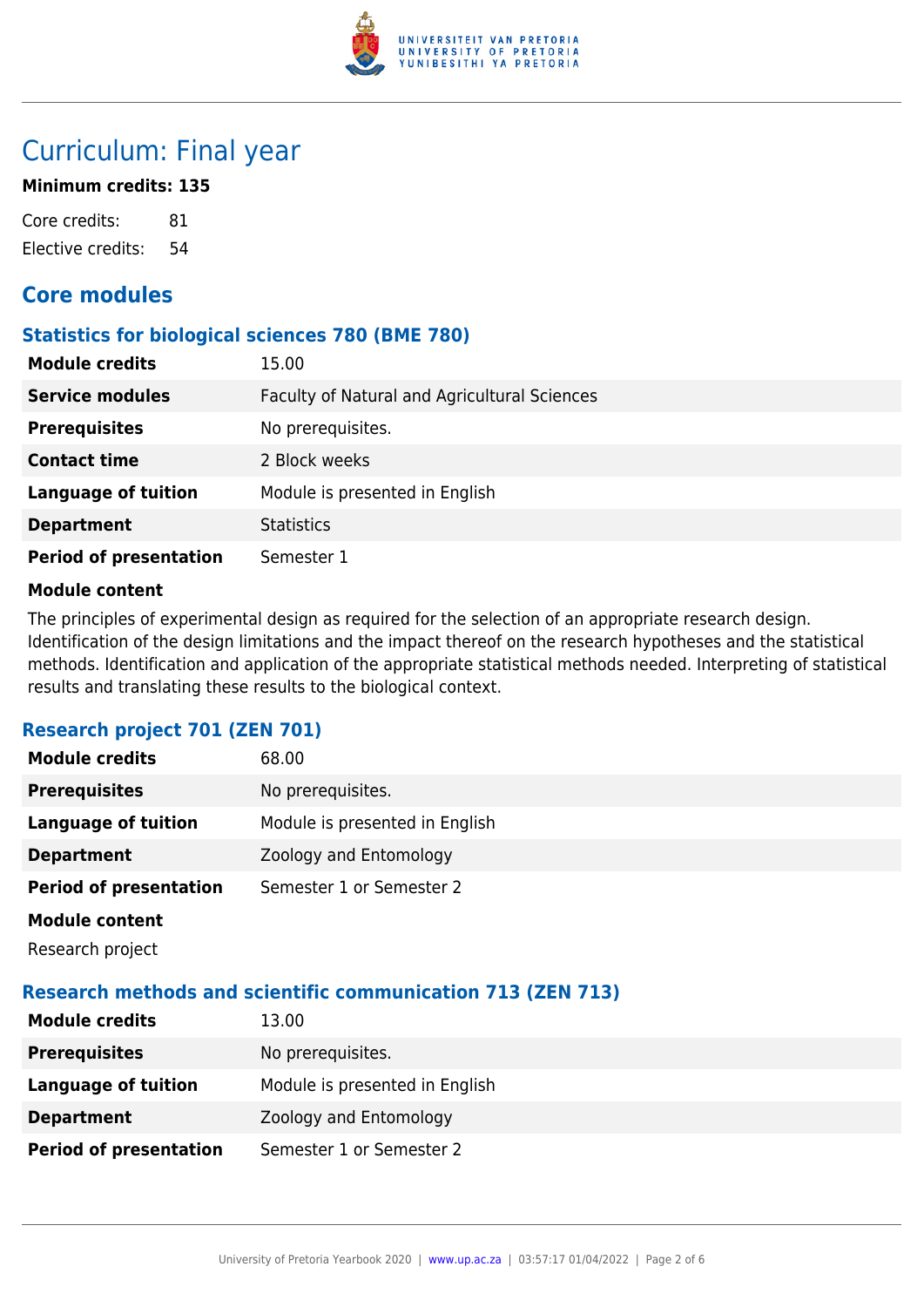

Basic skills in philosophy of science; research planning; scientific writing; scientific public speaking; an essay, two oral presentations, prescribed reading and an oral exam.

### **Elective modules**

#### **Land reclamation and restoration ecology 791 (BOT 791)**

| <b>Module credits</b>         | 15.00                                               |
|-------------------------------|-----------------------------------------------------|
| <b>Service modules</b>        | <b>Faculty of Humanities</b>                        |
| <b>Prerequisites</b>          | No prerequisites.                                   |
| <b>Contact time</b>           | Block: 6 weeks per semester, 3 discussions per week |
| <b>Language of tuition</b>    | Module is presented in English                      |
| <b>Department</b>             | Department of Plant and Soil Sciences               |
| <b>Period of presentation</b> | Semester 1                                          |

#### **Module content**

This module will provide students with the skills to use biophysical information and data obtained by undertaking a natural resource inventory. This will be supported by taught methods of critically evaluating data and information obtained through assessment methodologies and an understanding of sampling design (choosing reference sites, spatial replication) and monitoring methods (e.g. recording biomass vs vegetation cover vs species richness; aspects of seed biology etc.). Through the additional understanding of ecological and agricultural concepts (e.g. productivity, decomposition rate, carbon uptake, pollinator abundance, erosion protection, dust reduction) students will acquire the skills to provide reclamation and restoration solutions to land degradation challenges in South Africa.

A site visit or field trip during which students will get exposed to the realities of reclamation and restoration and apply their knowledge and skills will be a compulsory component of this module.

#### **Systematics, evolution and biogeography 703 (ZEN 703)**

| <b>Module credits</b>         | 13.00                          |
|-------------------------------|--------------------------------|
| <b>Prerequisites</b>          | No prerequisites.              |
| <b>Contact time</b>           | 20 lectures per week           |
| <b>Language of tuition</b>    | Module is presented in English |
| <b>Department</b>             | Zoology and Entomology         |
| <b>Period of presentation</b> | Semester 1                     |
|                               |                                |

#### **Module content**

The object of this module is to introduce students to several contemporary problem areas in systematics, evolutionary theory and biogeography, and to use this as a basis for exploring current approaches and methods in systematics.

#### **Environmental physiology 704 (ZEN 704)**

| <b>Module credits</b> | 13.00 |
|-----------------------|-------|
|                       |       |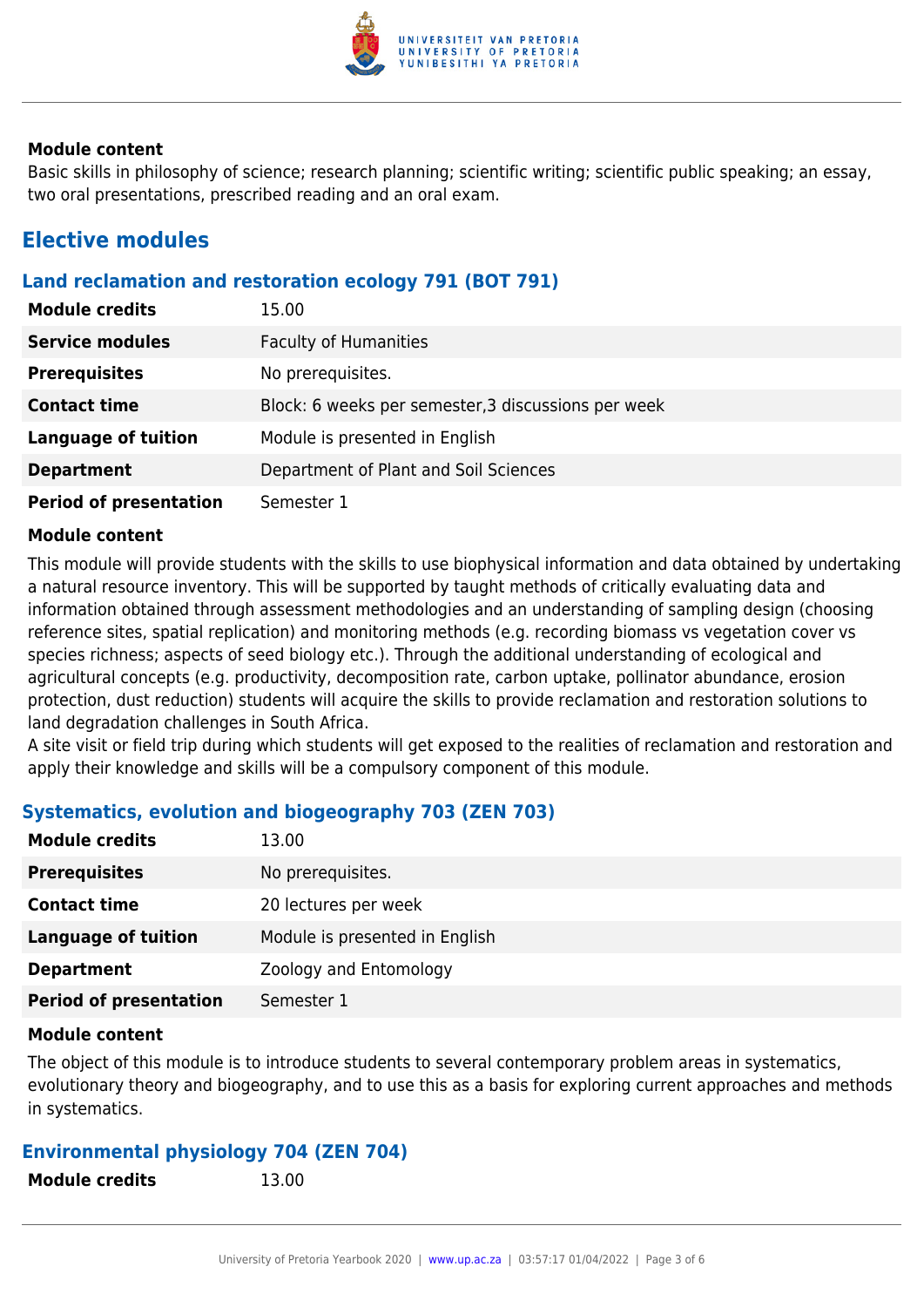

| <b>Prerequisites</b>          | No prerequisites.              |
|-------------------------------|--------------------------------|
| <b>Contact time</b>           | 4 discussion classes per week  |
| <b>Language of tuition</b>    | Module is presented in English |
| <b>Department</b>             | Zoology and Entomology         |
| <b>Period of presentation</b> | Semester 1                     |

Photoperiodism and chronobiology – the ability of animals to measure daylength, the concept of circadian rhythm and the nature of the clock which drives such processes. Water availability and temperature – physiological responses of animals to changing water availability and temperature in the context of global climate change. Regulation of reproduction – physiological mechanisms which couple reproduction to external and internal environmental factors.

#### **Principles in applied ecology 705 (ZEN 705)**

| <b>Module credits</b>         | 13.00                          |
|-------------------------------|--------------------------------|
| <b>Prerequisites</b>          | No prerequisites.              |
| <b>Contact time</b>           | 4 discussion classes per week  |
| <b>Language of tuition</b>    | Module is presented in English |
| <b>Department</b>             | Zoology and Entomology         |
| <b>Period of presentation</b> | Semester 1                     |

#### **Module content**

The module focuses on forces that drive population and community patterns and processes across temporal and spatial scales. Attention is given to the scientific application of ecological and macro-ecological principles that relate to short- and long-term population and community responses to environmental change. Group discussions based on current literature provide opportunities to apply theoretical principles to problem solving.

#### **Integrated pest management in Africa 707 (ZEN 707)**

| <b>Module credits</b>         | 13.00                          |
|-------------------------------|--------------------------------|
| <b>Prerequisites</b>          | No prerequisites.              |
| <b>Contact time</b>           | 1 discussion class per week    |
| <b>Language of tuition</b>    | Module is presented in English |
| <b>Department</b>             | Zoology and Entomology         |
| <b>Period of presentation</b> | Semester 1                     |

#### **Module content**

Pest outbreaks and the practice of integrated pest management using different control methods; philosophy of IPM; socio-economic implications; politics and legislation; pest models; decision tools and techniques.

#### **Mammal ecology 710 (ZEN 710)**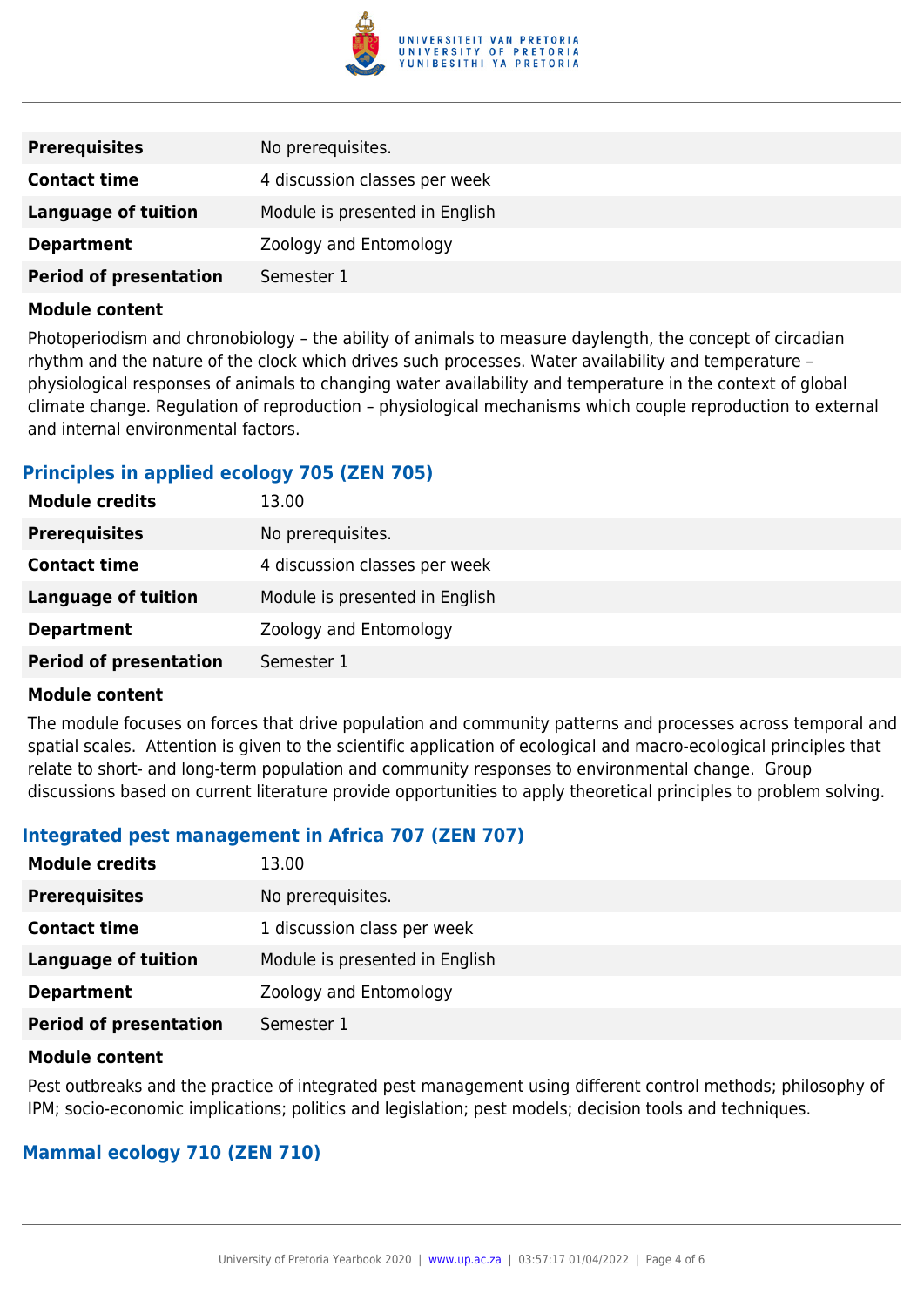

| <b>Module credits</b>         | 13.00                          |
|-------------------------------|--------------------------------|
| <b>Prerequisites</b>          | No prerequisites.              |
| <b>Contact time</b>           | 4 discussion classes per week  |
| <b>Language of tuition</b>    | Module is presented in English |
| <b>Department</b>             | Zoology and Entomology         |
| <b>Period of presentation</b> | Semester 2                     |

Contemporary issues in mammal ecology; the focus will be on current understanding at individual, population, community and ecosystem levels.

#### **Behavioural ecology 712 (ZEN 712)**

| <b>Module credits</b>         | 13.00                          |
|-------------------------------|--------------------------------|
| <b>Prerequisites</b>          | No prerequisites.              |
| <b>Contact time</b>           | 4 discussion classes per week  |
| <b>Language of tuition</b>    | Module is presented in English |
| <b>Department</b>             | Zoology and Entomology         |
| <b>Period of presentation</b> | Semester 2                     |
|                               |                                |

#### **Module content**

The use of ecological and evolutionary processes to explain the occurrence and adaptive significance of behaviour patterns. Empirical, comparative analyses relating behaviour to environment will be addressed, including the use of behavioural processes to predict ecological patterns.

#### **Insect-plant interactions 782 (ZEN 782)**

| <b>Module credits</b>         | 13.00                          |
|-------------------------------|--------------------------------|
| <b>Prerequisites</b>          | No prerequisites.              |
| <b>Contact time</b>           | 4 discussion classes per week  |
| <b>Language of tuition</b>    | Module is presented in English |
| <b>Department</b>             | Zoology and Entomology         |
| <b>Period of presentation</b> | Semester 2                     |

#### **Module content**

An overview of the complex world of insect-plant interactions. Insects and plants have co-occurred and coevolved on this planet for at least 400 million years, and in many systems insects are the primary consumers of plant tissue. The diverse strategies and counter-strategies that have evolved at the interface between herbivory and plant defences will be examined, using case studies and applying unifying theory wherever possible.

#### **Global climate change and biodiversity 783 (ZEN 783) Module credits** 13.00

| <b>Module credits</b> |  |  |  |
|-----------------------|--|--|--|
|-----------------------|--|--|--|